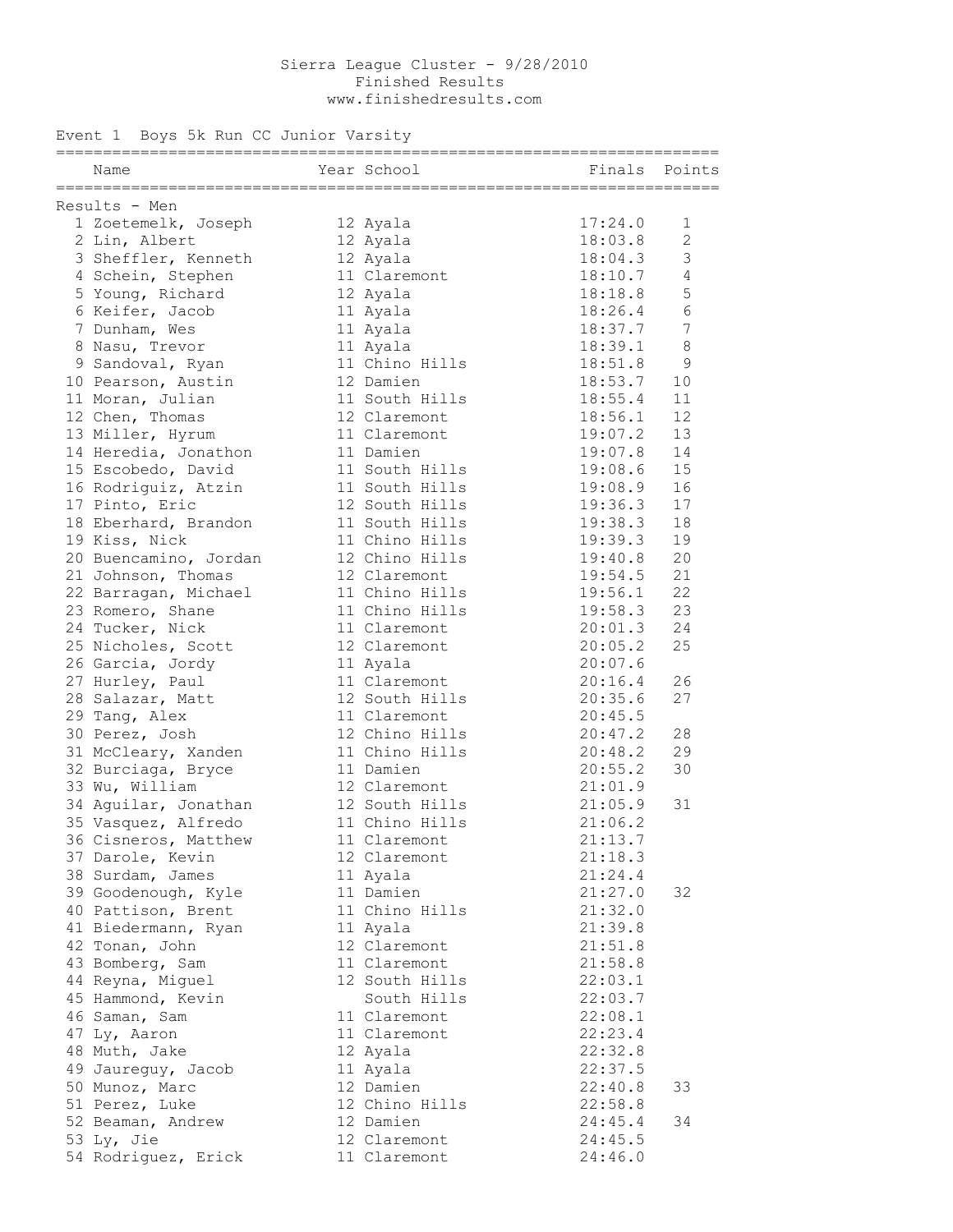| 55 Balchunas, Ben        | 11 Claremont   | 24:47.8      |
|--------------------------|----------------|--------------|
| 56 Reza, Jacob           | 11 South Hills | 24:52.9      |
| 57 Lee, Dennis           | 12 Chino Hills | 26:06.2      |
| 58 Crain-Zamora, Michael | 12 Chino Hills | 26:48.8      |
|                          |                |              |
| 59 Meastas, Robert       | 11 Damien      | $28:05.5$ 35 |
| 60 Voge, Billy           | 11 Chino Hills | 28:33.4      |
| 61 Valdez, Jeremiah      | 11 Chino Hills | 28:47.7      |

```
                                   Team Scores
```

| Rank Team |               |            | Total | $\mathbf{1}$ | 2              | 3 <sup>7</sup>          | 4  | $5^{\circ}$ | $*6$ | $*7$ | $*8$ | $*9$ |
|-----------|---------------|------------|-------|--------------|----------------|-------------------------|----|-------------|------|------|------|------|
|           | Results - Men |            |       |              |                |                         |    |             |      |      |      |      |
|           | 1 Ayala       |            | 17    | 1            | $\overline{c}$ | $\overline{\mathbf{3}}$ | 5  | 6           | 7    | 8    |      |      |
|           | Total Time:   | 1:30:17.30 |       |              |                |                         |    |             |      |      |      |      |
|           | Average:      | 18:03.46   |       |              |                |                         |    |             |      |      |      |      |
|           | 2 Claremont   |            | 74    | 4            | 12             | 13                      | 21 | 24          | 25   | 26   |      |      |
|           | Total Time:   | 1:36:09.80 |       |              |                |                         |    |             |      |      |      |      |
|           | Average:      | 19:13.96   |       |              |                |                         |    |             |      |      |      |      |
|           | 3 South Hills |            | 77    | 11           | 15             | 16                      | 17 | 18          | 27   | 31   |      |      |
|           | Total Time:   | 1:36:27.50 |       |              |                |                         |    |             |      |      |      |      |
|           | Average:      | 19:17.50   |       |              |                |                         |    |             |      |      |      |      |
|           | 4 Chino Hills |            | 93    | 9            | 19             | 20                      | 22 | 23          | 28   | 29   |      |      |
|           | Total Time:   | 1:38:06.30 |       |              |                |                         |    |             |      |      |      |      |
|           | Average:      | 19:37.26   |       |              |                |                         |    |             |      |      |      |      |
|           | 5 Damien      |            | 119   | 10           | 14             | 30                      | 32 | 33          | 34   | 35   |      |      |
|           | Total Time:   | 1:43:04.50 |       |              |                |                         |    |             |      |      |      |      |
|           | Average:      | 20:36.90   |       |              |                |                         |    |             |      |      |      |      |

# Event 2 Girls 5k Run CC Junior Varsity

| Name                                          | Year School                | Finals Points |                |
|-----------------------------------------------|----------------------------|---------------|----------------|
| Results - Women                               |                            |               |                |
| 1 Lund, Sydney 1 9 Chino Hills                |                            | 21:22.5       | 1              |
| 2 Cervantes, Kassandra 12 Ayala               |                            | 21:57.9       | $\overline{2}$ |
| 3 Maudlin, Kaleigh                            | 10 Ayala                   | 22:05.6       | $\mathfrak{Z}$ |
| 4 Santos, Allison                             | 10 Ayala                   | 22:06.5       | $\sqrt{4}$     |
|                                               |                            |               | 5              |
| 6 Hepperle, Danielle                          | 11 Claremont 22:25.2       |               | $\sqrt{6}$     |
| 7 Ramirez, Vanessa 10 Ayala                   |                            | 22:28.4       | 7              |
| 8 Piceno, Marisa and 11 South Hills 22:31.4   |                            |               | $\,8\,$        |
| 9 Sov, Wendy                                  | 12 Chino Hills 22:33.1     |               | $\overline{9}$ |
| 10 Surendranathan, S 11 South Hills 22:38.5   |                            |               | 10             |
| 11 Shadler, Katie                             | 10 Ayala                   | 22:51.9       | 11             |
| 12 Boos, Alison 11 Claremont 22:53.5          |                            |               | 12             |
| 13 Gilmartin, Gina 10 Claremont 22:56.8 13    |                            |               |                |
| 14 Selters, Charlotte 12 Claremont 23:00.1 14 |                            |               |                |
| 15 Sandoval, Lori 8 9 Chino Hills 23:16.2     |                            |               | 15             |
| 16 Lopez, Kaitlin 9 Ayala                     |                            | 23:16.8       | 16             |
| 17 Brown, Chaise 10 Ayala                     |                            | 23:29.4       | 17             |
| 18 Hernandez, Danha                           | 10 Claremont 23:32.9 18    |               |                |
| 19 Murphy, Maureen                            | 23:35.3 19<br>10 Claremont |               |                |
| 20 Reza, Christa                              | 10 Claremont 23:38.7       |               | 20             |
| 21 Cordero, Ariana 10 Chino Hills             |                            | 23:51.5       | 21             |
| 22 Arteaga, Celine 9 Chino Hills 23:55.3      |                            |               | 22             |
| 23 McNichols, Tsion 10 Ayala                  |                            | 23:56.4       |                |
| 24 Alvizo, Betzy 11 Ayala                     |                            | 23:59.8       |                |
| 25 Hong, Cassey 11 Ayala                      |                            | 24:02.1       |                |
| 26 Lopez, Amanda 10 St. Lucy's 24:05.5        |                            |               | 23             |
| 27 Wergeland, Marte 12 Claremont              |                            | 24:15.8       |                |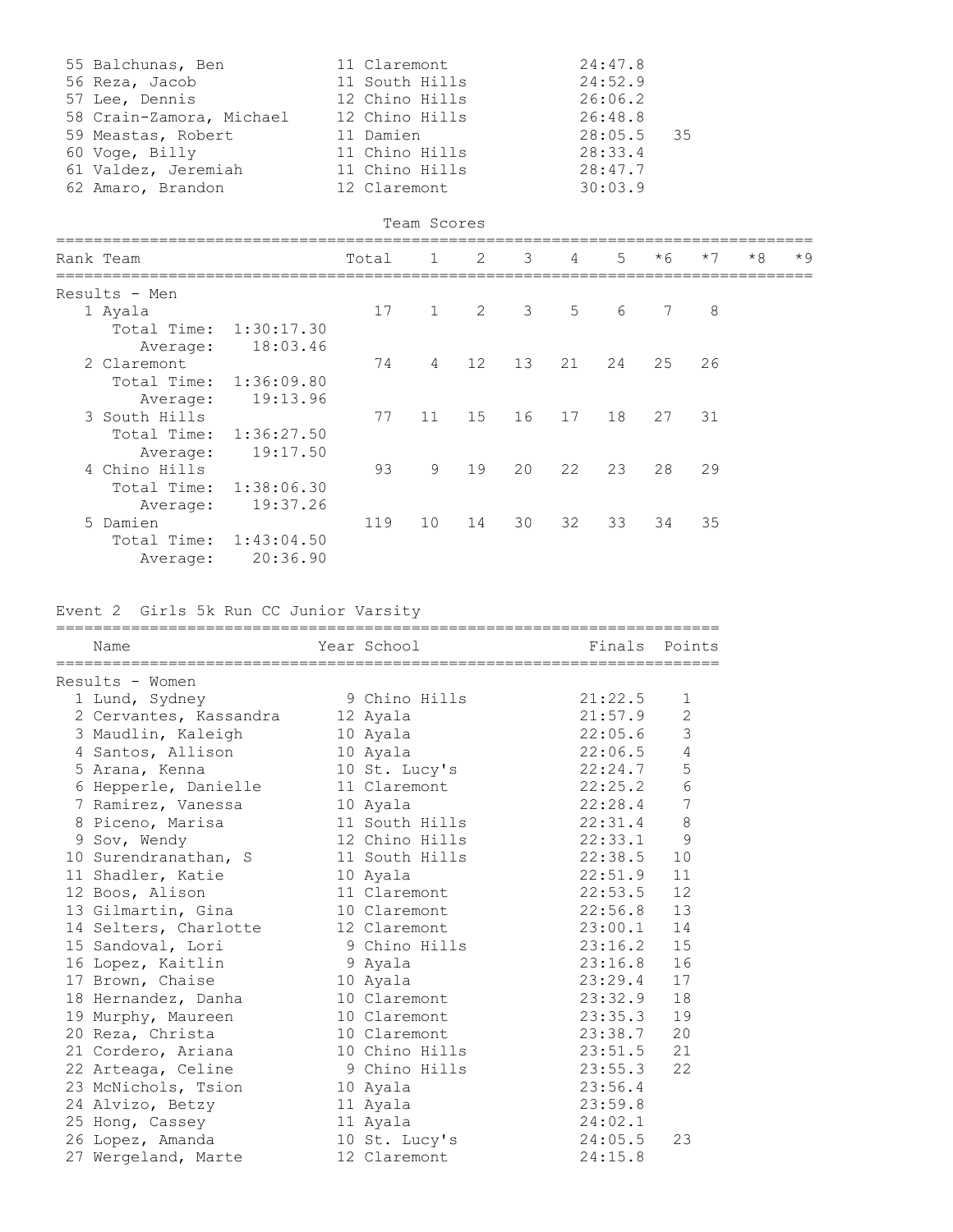| 28 Mcknight, Katarina                     | 10 Chino Hills        | 24:15.9                       | 24 |
|-------------------------------------------|-----------------------|-------------------------------|----|
| 29 Chhean, Jaslie                         | 12 St. Lucy's         | 24:20.1                       | 25 |
| 30 Cameron, Claire                        | 9 Chino Hills 24:23.7 |                               | 26 |
| 31 Gonzalez, Breanna 12 Ayala             |                       | 24:25.2                       |    |
| 32 Kolodge, Abby                          | 10 Claremont          | 24:26.8                       |    |
| 33 Carmona, Jade                          | 9 South Hills         | 24:26.9                       | 27 |
| 34 Hauptmann, Amanda                      | 9 Claremont           | 24:33.4                       |    |
| 35 Guido, Alina                           | 11 Claremont          | 24:35.2<br>24:38.6            |    |
| 36 Fishelberg, Rachel                     | 12 Ayala              |                               |    |
| 37 Ngo, Vanessa                           | 10 Ayala              | 24:42.7                       |    |
| 38 Morales, Rachel                        | 9 Chino Hills 24:46.3 |                               |    |
| 39 Russavage, Rebecca                     | 9 Ayala               | 24:48.7                       |    |
| 40 Ebiner, Katie                          | 10 St. Lucy's 24:48.8 |                               | 28 |
| 41 Sullivan, Kimberly                     | 11 Ayala              | 24:53.1                       |    |
| 42 Zachary, Virginia                      | 11 Claremont          | 25:01.7<br>25:22.7<br>25:35.6 |    |
| 43 Han, Grace                             | 9 Claremont           |                               |    |
| 44 Jimenez, Aimee                         | 11 Charter Oak        |                               | 29 |
| 45 Vasquez, Diana                         | 11 South Hills        | 25:38.0                       | 30 |
| 46 Dabgotra, Yasmin                       | 9 St. Lucy's          | 25:43.1                       | 31 |
| 47 Martinez, Alexa                        | 10 Ayala              | 25:45.3                       |    |
| 48 Rocha, Domonique                       | 12 Ayala              | 25:56.3                       |    |
| 49 Martinez, Jezenia                      | 11 Claremont          | 25:57.5                       |    |
| 50 Ellwanger-Chavez, Annika 9 Claremont   |                       | 26:00.9                       |    |
| 51 Feldtz, Vanessa                        | 9 Ayala               | 26:05.1                       |    |
| 52 Stephen, Maddison                      | 9 South Hills         |                               | 32 |
|                                           | 9 Chino Hills         |                               |    |
| 53 Beauchamp, Julie<br>54 Nazari, Jasmine | 11 Claremont          | 26:05.2<br>26:09.5<br>26:11.4 |    |
|                                           |                       | 26:15.9                       |    |
| 55 Pearson, Autumn                        | 11 Ayala              |                               |    |
| 56 Flores, Andrea                         | 9 Claremont           | 26:18.4                       |    |
| 57 Sambrano, Chloe                        | 12 Claremont          | 26:24.8                       |    |
| 58 Young, Daylyn                          | 9 Ayala               | 26:25.6                       |    |
| 59 Moran, Ariela                          | 9 Ayala               | 26:31.4                       |    |
| 60 Espinosa, Katherine                    | 11 Ayala              | 26:38.4                       |    |
| 61 Sanchez, Brenda                        | 12 Claremont          | 26:41.7                       |    |
| 62 Bonilla, Susan                         | 10 South Hills        | 26:49.4                       | 33 |
| 63 Honore, Stephanie                      | 9 St. Lucy's          | 26:56.0                       | 34 |
| 64 Martinez, Amanda 11 Charter Oak        |                       | 26:59.6 35                    |    |
| 65 Martinez, Isla                         | 11 South Hills        | 27:09.2                       | 36 |
| 66 Sandoval, Sandoval                     | 11 Charter Oak        | 27:11.0                       | 37 |
| 67 Kosin, Samantha                        | 9 Ayala               | 27:19.0                       |    |
| 68 Rainaud-Owens, Madison                 | 11 Claremont          | 27:19.7                       |    |
| 69 Daskas, Hayley                         | 9 Ayala               | 27:20.0                       |    |
| 70 Gromova, Alyona                        | 11 Claremont          | 27:36.6                       |    |
| 71 Sirski, Annie                          | 12 Claremont          | 27:41.0                       |    |
| 72 Portillo, Brenda                       | 12 South Hills        | 27:44.0                       |    |
| 73 Brown, Christian                       | 10 Ayala              | 27:47.9                       |    |
| 74 Ellis, Savannah                        | 10 Claremont          | 28:04.6                       |    |
| 75 Saura, Janelle                         | 9 Ayala               | 28:09.4                       |    |
| 76 Chavira, Cecily                        | 10 South Hills        | 28:15.7                       |    |
| 77 Stageland, Sarah                       | 9 Chino Hills         | 28:19.3                       |    |
| 78 Ikerd, Kelcey                          | 9 St. Lucy's          | 28:23.8                       | 38 |
| 79 Flores, Crystal                        | 12 Claremont          | 28:30.8                       |    |
| 80 Dunham, Emily                          | 9 Ayala               | 28:37.5                       |    |
| 81 DeLaTorre, Celis                       | 11 Chino Hills        | 29:00.6                       |    |
|                                           |                       |                               |    |
| 82 Boyle, Molly                           | 10 Claremont          | 29:08.0                       |    |
| 83 Mendoza, Andrea                        | 9 South Hills         | 29:18.2                       |    |
| 84 Marin, Isabella                        | 9 Charter Oak         | 29:27.9                       | 39 |
| 85 Curlin, Jahnavi                        | 10 Claremont          | 29:30.4                       |    |
| 86 Lopez, Vanessa                         | 10 Claremont          | 29:51.0                       |    |
| 87 Le, Becky                              | 11 Chino Hills        | 30:00.4                       |    |
| 88 Cardenas, Alexis                       | 9 Claremont           | 30:09.7                       |    |
| 89 Martinez, Ariel                        | 9 South Hills         | 31:19.1                       |    |
| 90 Mata, Simone                           | 9 St. Lucy's          | 31:53.9                       |    |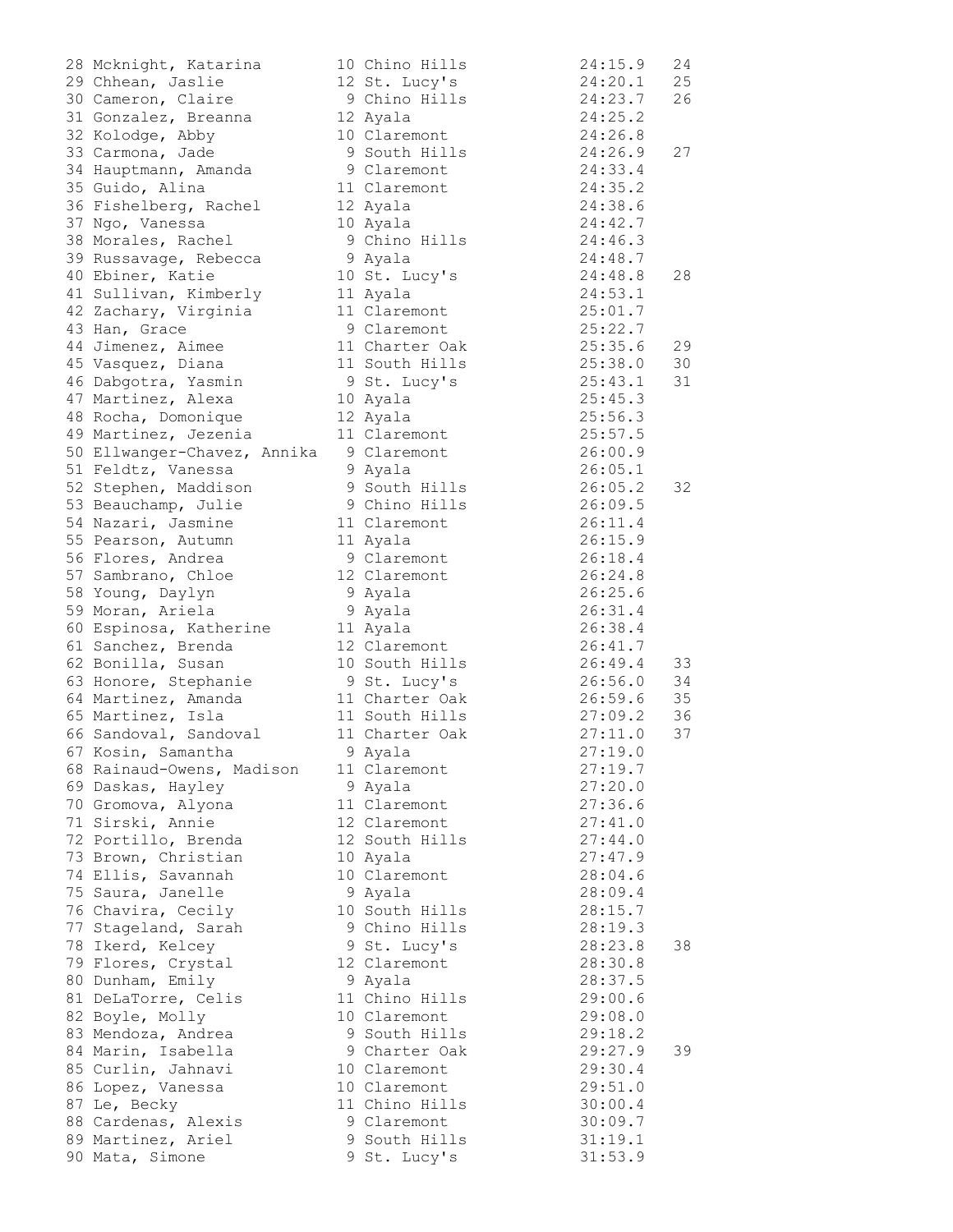| 91 Armada, Mallory | 12 St. Lucy's | 31:57.7      |  |
|--------------------|---------------|--------------|--|
| 92 Lu, Shelly      | 9 Charter Oak | 32:00.4 40   |  |
| 93 Gomez, Mina     | 9 Charter Oak | $32:07.4$ 41 |  |
| 94 Free, Leighanne | 9 Chino Hills | 33:56.6      |  |

| eam Scores |  |
|------------|--|
|            |  |

|  |                 |            |       | Team Scores  |    |    |                |                |      |      |      |      |
|--|-----------------|------------|-------|--------------|----|----|----------------|----------------|------|------|------|------|
|  | Rank Team       |            | Total | 1            | 2  | 3  | $\overline{4}$ | $\overline{5}$ | $*6$ | $*7$ | $*8$ | $*9$ |
|  | Results - Women |            |       |              |    |    |                |                |      |      |      |      |
|  | 1 Ayala         |            | 27    | $\mathbf{2}$ | 3  | 4  | 7              | 11             | 16   | 17   |      |      |
|  | Total Time:     | 1:51:30.30 |       |              |    |    |                |                |      |      |      |      |
|  | Average:        | 22:18.06   |       |              |    |    |                |                |      |      |      |      |
|  | 2 Claremont     |            | 63    | 6            | 12 | 13 | 14             | 18             | 19   | 20   |      |      |
|  | Total Time:     | 1:54:48.50 |       |              |    |    |                |                |      |      |      |      |
|  | Average:        | 22:57.70   |       |              |    |    |                |                |      |      |      |      |
|  | 3 Chino Hills   |            | 68    | $\mathbf{1}$ | 9  | 15 | 21             | 22             | 24   | 26   |      |      |
|  | Total Time:     | 1:54:58.60 |       |              |    |    |                |                |      |      |      |      |
|  | Average:        | 22:59.72   |       |              |    |    |                |                |      |      |      |      |
|  | 4 South Hills   |            | 107   | 8            | 10 | 27 | 30             | 32             | 33   | 36   |      |      |
|  | Total Time:     | 2:01:20.00 |       |              |    |    |                |                |      |      |      |      |
|  | Average:        | 24:16.00   |       |              |    |    |                |                |      |      |      |      |
|  | 5 St. Lucy's    |            | 112   | 5            | 23 | 25 | 28             | 31             | 34   | 38   |      |      |
|  | Total Time:     | 2:01:22.20 |       |              |    |    |                |                |      |      |      |      |
|  | Average:        | 24:16.44   |       |              |    |    |                |                |      |      |      |      |
|  | 6 Charter Oak   |            | 180   | 29           | 35 | 37 | 39             | 40             | 41   |      |      |      |
|  | Total Time:     | 2:21:14.50 |       |              |    |    |                |                |      |      |      |      |
|  | Average:        | 28:14.90   |       |              |    |    |                |                |      |      |      |      |

# Event 3 Boys 5k Run CC Frosh/Soph

| Results - Men<br>1 Holguin, Matt 10 South Hills 17:49.7<br>1<br>2 Butterly, Joseph 10 Ayala<br>2<br>18:05.1<br>3<br>18:27.4<br>3 Collins, Kelley 10 Claremont<br>$\overline{4}$<br>4 Neel, Thomas 9 Chino Hills 18:30.0<br>5 Diaz, Jason 10 South Hills 18:32.8<br>5<br>6 Garcia, Victor 10 South Hills 18:35.6<br>7 Jimenez, Benjamin 10 Damien 18:36.6<br>$\epsilon$<br>$\overline{7}$<br>8<br>8 Morse, Sean 10 Ayala<br>18:40.0<br>$\overline{9}$<br>10<br>11 Borunda, Chris             9 South Hills             18:57.4<br>11<br>$19:02.1$ 12<br>12 Scheerer, Evan 10 Ayala<br>13 Rojas-Garcia, Leonard 10 Chino Hills 19:11.8<br>13<br>14 Firman, Chad<br>19:17.1<br>14<br>10 Ayala<br>19:17.7<br>15 Contreras, Juan 10 Ayala<br>16 Delbuono, Michael 9 Ayala<br>15<br>19:19.3<br>16<br>17 Singer, Scott 9 Chino Hills 19:25.1 17<br>18 Silver, Stewart 11 Claremont 19:28.1 18<br>10 Claremont 19:34.6 19<br>19 Ly, Tony<br>20<br>20 Hunt, Gavin                           10 Chino Hills                     19:35.1<br>20 Ross, Daniel 9 Claremont 19:35.1<br>21<br>22 Blomberg, Jack 9 Claremont 19:35.8<br>22<br>23 Modyman, Anthony 10 Claremont 19:40.6<br>23<br>24 Crabtree, Brad 10 South Hills 19:43.8<br>24<br>19:44.3<br>25 Corvese, Jeffrey 10 Damien<br>25<br>26 Hum, Nicholas 8 9 Ayala<br>19:44.6<br>26<br>27 Tran, Samuel 10 Ayala 19:46.2<br>28 Shih, James 10 Claremont 19:46.8<br>27 | Name | Year School Near Finals Points |  |
|-----------------------------------------------------------------------------------------------------------------------------------------------------------------------------------------------------------------------------------------------------------------------------------------------------------------------------------------------------------------------------------------------------------------------------------------------------------------------------------------------------------------------------------------------------------------------------------------------------------------------------------------------------------------------------------------------------------------------------------------------------------------------------------------------------------------------------------------------------------------------------------------------------------------------------------------------------------------------------------------------------------------------------------------------------------------------------------------------------------------------------------------------------------------------------------------------------------------------------------------------------------------------------------------------------------------------------------------------------------------------------------------------------------------|------|--------------------------------|--|
|                                                                                                                                                                                                                                                                                                                                                                                                                                                                                                                                                                                                                                                                                                                                                                                                                                                                                                                                                                                                                                                                                                                                                                                                                                                                                                                                                                                                                 |      |                                |  |
|                                                                                                                                                                                                                                                                                                                                                                                                                                                                                                                                                                                                                                                                                                                                                                                                                                                                                                                                                                                                                                                                                                                                                                                                                                                                                                                                                                                                                 |      |                                |  |
|                                                                                                                                                                                                                                                                                                                                                                                                                                                                                                                                                                                                                                                                                                                                                                                                                                                                                                                                                                                                                                                                                                                                                                                                                                                                                                                                                                                                                 |      |                                |  |
|                                                                                                                                                                                                                                                                                                                                                                                                                                                                                                                                                                                                                                                                                                                                                                                                                                                                                                                                                                                                                                                                                                                                                                                                                                                                                                                                                                                                                 |      |                                |  |
|                                                                                                                                                                                                                                                                                                                                                                                                                                                                                                                                                                                                                                                                                                                                                                                                                                                                                                                                                                                                                                                                                                                                                                                                                                                                                                                                                                                                                 |      |                                |  |
|                                                                                                                                                                                                                                                                                                                                                                                                                                                                                                                                                                                                                                                                                                                                                                                                                                                                                                                                                                                                                                                                                                                                                                                                                                                                                                                                                                                                                 |      |                                |  |
|                                                                                                                                                                                                                                                                                                                                                                                                                                                                                                                                                                                                                                                                                                                                                                                                                                                                                                                                                                                                                                                                                                                                                                                                                                                                                                                                                                                                                 |      |                                |  |
|                                                                                                                                                                                                                                                                                                                                                                                                                                                                                                                                                                                                                                                                                                                                                                                                                                                                                                                                                                                                                                                                                                                                                                                                                                                                                                                                                                                                                 |      |                                |  |
|                                                                                                                                                                                                                                                                                                                                                                                                                                                                                                                                                                                                                                                                                                                                                                                                                                                                                                                                                                                                                                                                                                                                                                                                                                                                                                                                                                                                                 |      |                                |  |
|                                                                                                                                                                                                                                                                                                                                                                                                                                                                                                                                                                                                                                                                                                                                                                                                                                                                                                                                                                                                                                                                                                                                                                                                                                                                                                                                                                                                                 |      |                                |  |
|                                                                                                                                                                                                                                                                                                                                                                                                                                                                                                                                                                                                                                                                                                                                                                                                                                                                                                                                                                                                                                                                                                                                                                                                                                                                                                                                                                                                                 |      |                                |  |
|                                                                                                                                                                                                                                                                                                                                                                                                                                                                                                                                                                                                                                                                                                                                                                                                                                                                                                                                                                                                                                                                                                                                                                                                                                                                                                                                                                                                                 |      |                                |  |
|                                                                                                                                                                                                                                                                                                                                                                                                                                                                                                                                                                                                                                                                                                                                                                                                                                                                                                                                                                                                                                                                                                                                                                                                                                                                                                                                                                                                                 |      |                                |  |
|                                                                                                                                                                                                                                                                                                                                                                                                                                                                                                                                                                                                                                                                                                                                                                                                                                                                                                                                                                                                                                                                                                                                                                                                                                                                                                                                                                                                                 |      |                                |  |
|                                                                                                                                                                                                                                                                                                                                                                                                                                                                                                                                                                                                                                                                                                                                                                                                                                                                                                                                                                                                                                                                                                                                                                                                                                                                                                                                                                                                                 |      |                                |  |
|                                                                                                                                                                                                                                                                                                                                                                                                                                                                                                                                                                                                                                                                                                                                                                                                                                                                                                                                                                                                                                                                                                                                                                                                                                                                                                                                                                                                                 |      |                                |  |
|                                                                                                                                                                                                                                                                                                                                                                                                                                                                                                                                                                                                                                                                                                                                                                                                                                                                                                                                                                                                                                                                                                                                                                                                                                                                                                                                                                                                                 |      |                                |  |
|                                                                                                                                                                                                                                                                                                                                                                                                                                                                                                                                                                                                                                                                                                                                                                                                                                                                                                                                                                                                                                                                                                                                                                                                                                                                                                                                                                                                                 |      |                                |  |
|                                                                                                                                                                                                                                                                                                                                                                                                                                                                                                                                                                                                                                                                                                                                                                                                                                                                                                                                                                                                                                                                                                                                                                                                                                                                                                                                                                                                                 |      |                                |  |
|                                                                                                                                                                                                                                                                                                                                                                                                                                                                                                                                                                                                                                                                                                                                                                                                                                                                                                                                                                                                                                                                                                                                                                                                                                                                                                                                                                                                                 |      |                                |  |
|                                                                                                                                                                                                                                                                                                                                                                                                                                                                                                                                                                                                                                                                                                                                                                                                                                                                                                                                                                                                                                                                                                                                                                                                                                                                                                                                                                                                                 |      |                                |  |
|                                                                                                                                                                                                                                                                                                                                                                                                                                                                                                                                                                                                                                                                                                                                                                                                                                                                                                                                                                                                                                                                                                                                                                                                                                                                                                                                                                                                                 |      |                                |  |
|                                                                                                                                                                                                                                                                                                                                                                                                                                                                                                                                                                                                                                                                                                                                                                                                                                                                                                                                                                                                                                                                                                                                                                                                                                                                                                                                                                                                                 |      |                                |  |
|                                                                                                                                                                                                                                                                                                                                                                                                                                                                                                                                                                                                                                                                                                                                                                                                                                                                                                                                                                                                                                                                                                                                                                                                                                                                                                                                                                                                                 |      |                                |  |
|                                                                                                                                                                                                                                                                                                                                                                                                                                                                                                                                                                                                                                                                                                                                                                                                                                                                                                                                                                                                                                                                                                                                                                                                                                                                                                                                                                                                                 |      |                                |  |
|                                                                                                                                                                                                                                                                                                                                                                                                                                                                                                                                                                                                                                                                                                                                                                                                                                                                                                                                                                                                                                                                                                                                                                                                                                                                                                                                                                                                                 |      |                                |  |
|                                                                                                                                                                                                                                                                                                                                                                                                                                                                                                                                                                                                                                                                                                                                                                                                                                                                                                                                                                                                                                                                                                                                                                                                                                                                                                                                                                                                                 |      |                                |  |
|                                                                                                                                                                                                                                                                                                                                                                                                                                                                                                                                                                                                                                                                                                                                                                                                                                                                                                                                                                                                                                                                                                                                                                                                                                                                                                                                                                                                                 |      |                                |  |
|                                                                                                                                                                                                                                                                                                                                                                                                                                                                                                                                                                                                                                                                                                                                                                                                                                                                                                                                                                                                                                                                                                                                                                                                                                                                                                                                                                                                                 |      |                                |  |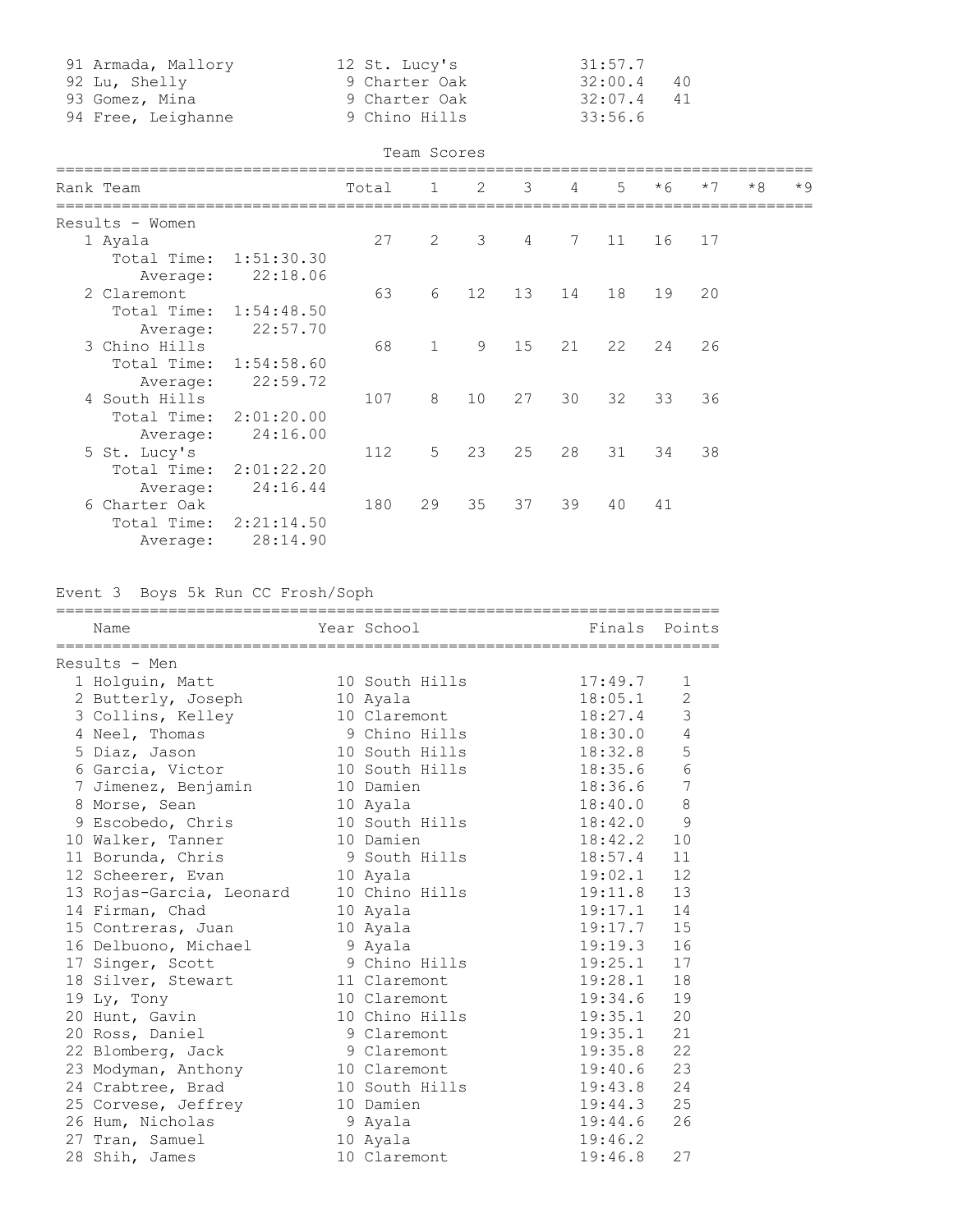| 29       | Aquino, Felipe<br>Cooper, Tom<br>Chavez, Alberto     |
|----------|------------------------------------------------------|
| 30       |                                                      |
| 31       |                                                      |
| 32       | Morales, Damian                                      |
| 33       | Lam, Lucas                                           |
| 34       | Hooper, William                                      |
| 35       | Leggio, Erik                                         |
| 36       | Brayshaw, Jason                                      |
| 37       | Fidak, Braydon                                       |
| 38       | Slaughter, Chris                                     |
| 39       | Miller, Dallin                                       |
| 40       | Marin, Zachary                                       |
| 41       | O'Reily-Hahn, Cassac                                 |
| 42       | Ebiner Gavit, Mark                                   |
| 43       | Loera, Ian                                           |
| 44       | Moss, Branden                                        |
| 45       | Uhl, Shane                                           |
| 46       | Torres, Joshua                                       |
| 47       |                                                      |
| 48       | Saeta, Ryan<br>Taylor, Chris                         |
| 49       | Evangelista, Nathan                                  |
| 50       | McKnight, Ryan                                       |
| 51       | DelCampo, David                                      |
| 52       | Alkonis, Hunter                                      |
| 53       |                                                      |
|          | Rocha, Dallas                                        |
| 54<br>55 | Sirski, William                                      |
| 56       | Vargas, Eduardo                                      |
| 57       | Banks, Scott<br>Zintel, Eric                         |
| 58       |                                                      |
| 59       | Williams, Adam                                       |
|          | Wilber, Nick                                         |
| 60       | Howe, Jonathan                                       |
|          | 61 Yanez, Andrew                                     |
|          | 62 Caruana, Jonathan                                 |
|          | 63 Doyel, Sean                                       |
|          | 64 Do, Peter<br>65 Sikes, Zachary<br>66 Allen, Allen |
|          |                                                      |
|          | 67 Lara, Vincent                                     |
|          |                                                      |
| 68       | Hammond, Ian                                         |
|          | 69 Suarez, Amado                                     |
| 70       | Abel, Jaccob                                         |
| 71       | Munson, Neal                                         |
| 72       | Moyer, Cameron                                       |
| 73       | Kajohn, Jonathan                                     |
| 74       | Ross, Nathan                                         |
| 75       | Papich, Zachary                                      |
| 76       | Hurt, Nathan                                         |
| 77       | Le, Nathaniel                                        |
| 78       | Venegas, Tony                                        |
| 79       | Eddings, Bryan                                       |
| 80       | Platt, Nicholas                                      |
| 81       | Wang, Kevin                                          |
| 82       | Aguirre, Fidenicio                                   |
| 83       | Duir, Alex                                           |
| 84       | Gomez, Garrett                                       |
| 85       | DeLosReyes, Joseph                                   |
|          | 86 Simpson, Allen                                    |
| 87       | Robles, Christian                                    |
| 88       | Rodriguiz, Andrew                                    |
|          | 89 Grunder, John                                     |
|          | 90 Ikerd, Andrew                                     |
| 91       | Huang, Kyle                                          |

|                                                                                                                                                                                                                                                      |                        |         | 28 |
|------------------------------------------------------------------------------------------------------------------------------------------------------------------------------------------------------------------------------------------------------|------------------------|---------|----|
|                                                                                                                                                                                                                                                      |                        |         |    |
|                                                                                                                                                                                                                                                      |                        |         | 29 |
| 32 Morales, Damian 10 Chino Hills 20:09.0                                                                                                                                                                                                            |                        |         | 30 |
| 33 Lam, Lucas<br>33 Lam, Lucas<br>34 Hooper, William<br>35 Leggio, Erik<br>36 Brayshaw, Jason<br>37 Fidak, Braydon<br>36 Staughter, Chris<br>36 Staughter, Chris<br>36 Staughter, Chris<br>36 Staughter, Chris<br>36 Staughter, Chris<br>36 Staughte |                        |         |    |
|                                                                                                                                                                                                                                                      |                        |         |    |
|                                                                                                                                                                                                                                                      |                        |         | 31 |
|                                                                                                                                                                                                                                                      |                        |         | 32 |
|                                                                                                                                                                                                                                                      |                        |         |    |
|                                                                                                                                                                                                                                                      |                        |         |    |
|                                                                                                                                                                                                                                                      |                        |         |    |
|                                                                                                                                                                                                                                                      |                        |         | 33 |
| 41 O'Reily-Hahn, Cassady 10 Claremont 20:33.7                                                                                                                                                                                                        |                        |         |    |
| 42 Ebiner Gavit, Mark 9 Damien                                                                                                                                                                                                                       | 20:41.4                |         | 34 |
| 42 EDIRE GAVIC, Halk because of the Moss, Branden<br>43 Loera, Ian 9 Ayala 20:43.8<br>44 Moss, Branden 9 Damien 20:46.1<br>45 Uhl, Shane 9 Claremont 20:49.3<br>46 Torres, Joshua 9 Chino Hills 20:53.9<br>47 Saeta, Ryan 10 Claremont 2             |                        |         |    |
|                                                                                                                                                                                                                                                      |                        |         |    |
|                                                                                                                                                                                                                                                      |                        |         |    |
|                                                                                                                                                                                                                                                      |                        |         | 35 |
|                                                                                                                                                                                                                                                      |                        |         |    |
|                                                                                                                                                                                                                                                      |                        |         |    |
|                                                                                                                                                                                                                                                      |                        |         |    |
| 19 Evangelista, Nathan 10 Claremont 21:03.4<br>50 McKnight, Ryan 10 South Hills 21:03.5                                                                                                                                                              |                        |         |    |
| 51 DelCampo, David 10 Claremont 21:07.1                                                                                                                                                                                                              |                        |         |    |
| 52 Alkonis, Hunter 10 Claremont 21:08.0                                                                                                                                                                                                              |                        |         |    |
|                                                                                                                                                                                                                                                      |                        |         |    |
|                                                                                                                                                                                                                                                      |                        |         |    |
|                                                                                                                                                                                                                                                      |                        |         |    |
|                                                                                                                                                                                                                                                      |                        |         |    |
|                                                                                                                                                                                                                                                      |                        |         |    |
| 32 Alas (antonis) Multiple 10 Claremont<br>53 Rocha, Dallas (antonis) 9 Ayala (antonis) 21:09.7<br>54 Sirski, William 9 Claremont 21:13.4<br>55 Vargas, Eduardo 9 Claremont 21:13.4<br>56 Banks, Scott 10 Claremont 21:14.4<br>57 Zintel             |                        |         |    |
|                                                                                                                                                                                                                                                      |                        |         |    |
| 60 Howe, Jonathan 9 Chino Hills 21:48.6                                                                                                                                                                                                              |                        |         |    |
| 61 Yanez, Andrew                                                                                                                                                                                                                                     | 10 Chino Hills 22:01.8 |         |    |
|                                                                                                                                                                                                                                                      |                        |         |    |
|                                                                                                                                                                                                                                                      |                        |         |    |
|                                                                                                                                                                                                                                                      |                        |         |    |
|                                                                                                                                                                                                                                                      |                        |         |    |
| 62 Caruana, Jonathan 9 Ayala (3 Doyel, Sean 9 South Hills (22:08.4)<br>63 Doyel, Sean 9 South Hills (22:11.8)<br>64 Do, Peter 9 Ayala (22:21.8)<br>65 Sikes, Zachary 9 Ayala (22:27.5)<br>66 Allen, Allen 10 Claremont (22:32.3)                     |                        |         |    |
| --------, -------<br>67 Lara, Vincent 9 Claremont 22:35.5<br>68 Hammond, Ian 9 South Hills 22:37.4                                                                                                                                                   |                        |         |    |
|                                                                                                                                                                                                                                                      |                        |         |    |
| 69 Suarez, Amado                                                                                                                                                                                                                                     | 10 Chino Hills         | 22:39.1 |    |
| 70 Abel, Jaccob                                                                                                                                                                                                                                      | 9 Chino Hills          | 22:41.1 |    |
| 71 Munson, Neal                                                                                                                                                                                                                                      | 10 Claremont           | 22:47.6 |    |
| 72 Moyer, Cameron                                                                                                                                                                                                                                    | 10 Claremont           | 22:50.3 |    |
| 73 Kajohn, Jonathan                                                                                                                                                                                                                                  | 9 Damien               | 22:50.3 |    |
| 74 Ross, Nathan                                                                                                                                                                                                                                      | 10 Claremont           | 22:58.5 |    |
| 75 Papich, Zachary                                                                                                                                                                                                                                   | 10 Ayala               | 23:09.3 |    |
| 76 Hurt, Nathan                                                                                                                                                                                                                                      | 9 Claremont            | 23:10.8 |    |
| 77 Le, Nathaniel                                                                                                                                                                                                                                     | 9 Chino Hills          | 23:13.8 |    |
| 78 Venegas, Tony                                                                                                                                                                                                                                     | 10 Claremont           | 23:21.0 |    |
| 79 Eddings, Bryan                                                                                                                                                                                                                                    | 9 Ayala                | 23:28.1 |    |
| 80 Platt, Nicholas                                                                                                                                                                                                                                   | 10 Claremont           | 23:28.7 |    |
| 81 Wang, Kevin                                                                                                                                                                                                                                       | 9 Claremont            | 23:36.8 |    |
| 82 Aguirre, Fidenicio                                                                                                                                                                                                                                | 10 Damien              | 23:41.9 |    |
| 83 Duir, Alex                                                                                                                                                                                                                                        | 10 Claremont           | 23:47.5 |    |
| 84 Gomez, Garrett                                                                                                                                                                                                                                    | 9 Claremont            | 23:58.7 |    |
| 85 DeLosReyes, Joseph                                                                                                                                                                                                                                | 9 Damien               | 24:00.6 |    |
| 86 Simpson, Allen                                                                                                                                                                                                                                    | 9 Claremont            | 24:01.3 |    |
| 87 Robles, Christian                                                                                                                                                                                                                                 | 10 Claremont           | 24:25.2 |    |
| 88 Rodriguiz, Andrew                                                                                                                                                                                                                                 | South Hills            | 24:43.4 |    |
| 89 Grunder, John                                                                                                                                                                                                                                     | 9 Chino Hills          | 24:47.7 |    |
| 90 Ikerd, Andrew                                                                                                                                                                                                                                     | 10 Damien              | 24:58.8 |    |
| 91 Huang, Kyle                                                                                                                                                                                                                                       | 9 South Hills          | 25:08.7 |    |
|                                                                                                                                                                                                                                                      |                        |         |    |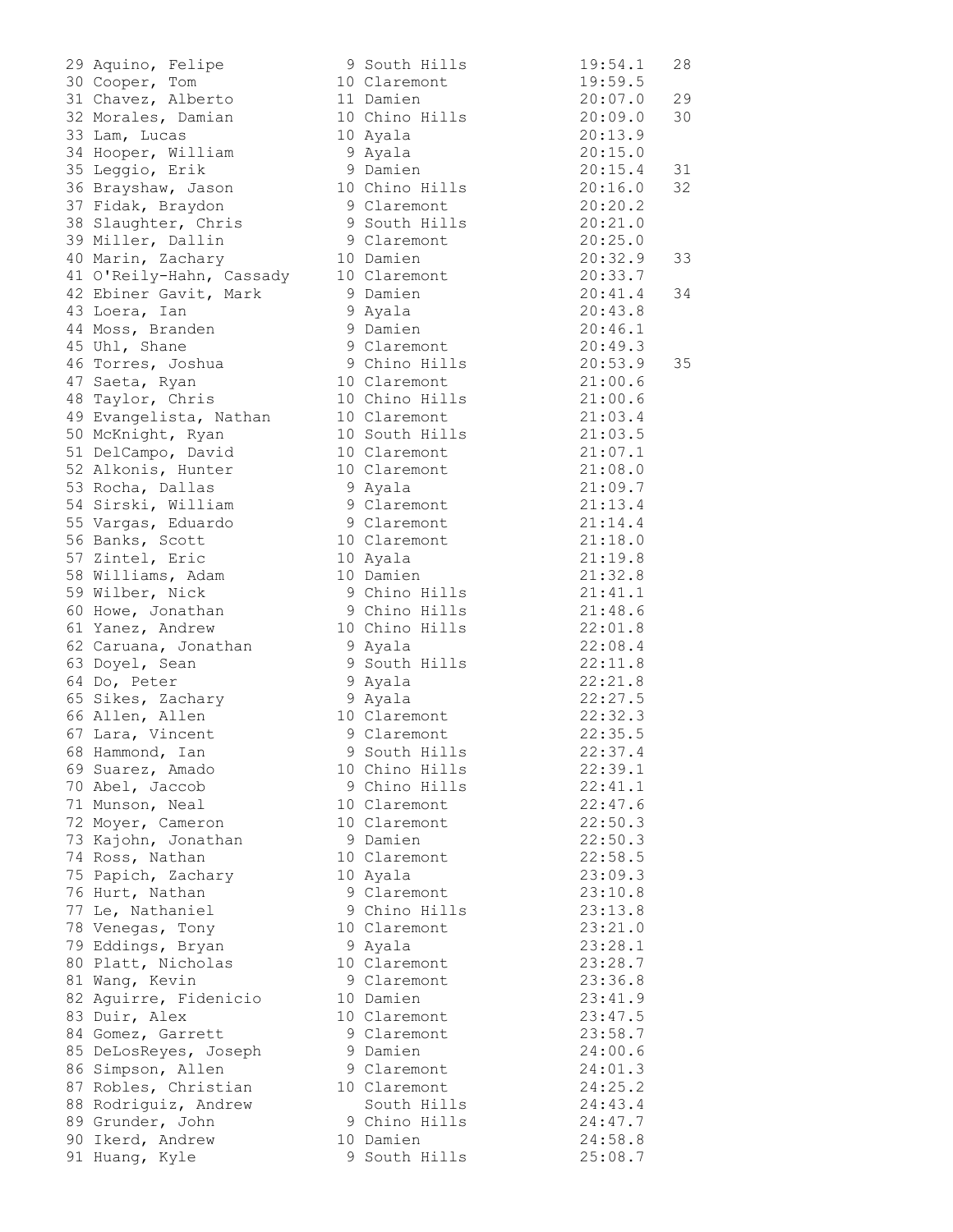| 92 Roddick, Austin                    | 9 Chino Hills  | 25:15.7  |  |
|---------------------------------------|----------------|----------|--|
| 93 Tirasongkran, Vincent              | 9 Ayala        | 25:18.8  |  |
| 94 Barrera, George                    | 9 Ayala        | 25:23.0  |  |
| 95 Herrera, Josue                     | 10 Ayala       | 26:15.6  |  |
| 96 White, Robbie                      | 9 Damien       | 26:44.0  |  |
| 97 Myers, Elliott 10 Claremont        |                | 27:51.2  |  |
| 98 Fitzpatrick, Joseph                | 9 Claremont    | 32:10.7  |  |
| 99 Gorski, Ryan                       | 9 Damien       | 33:19.3  |  |
| 100 Skulavik, Thomas                  | 10 Damien      | 33:35.0  |  |
| -- Gomez, Damon                       | 10 Charter Oak | X21:21.9 |  |
| -- Gutierrez, Alex                    | 11 Charter Oak | X21:55.6 |  |
| -- TenEyck, Daniel                    | 12 Charter Oak | X22:06.0 |  |
| -- Cao, Kevin                         | 11 Charter Oak | X22:55.4 |  |
| -- Serrano, Jaime                     | 12 Charter Oak | X23:01.0 |  |
| -- Rodriquez, Michael                 | 11 Charter Oak | X23:21.4 |  |
| -- Maciejewski, Marcus 12 Charter Oak |                | X25:05.8 |  |
| -- Sierra, Josh                       | 11 Charter Oak | X25:22.2 |  |
| -- Nguyen, John                       | 12 Charter Oak | X27:35.0 |  |

```
                                   Team Scores
```

| Rank Team     |                        | Total | 1              | 2  | $\overline{\mathbf{3}}$ | 4  | 5 <sup>1</sup> | $*6$ | $*7$ | $*8$ | $*9$ |
|---------------|------------------------|-------|----------------|----|-------------------------|----|----------------|------|------|------|------|
| Results - Men |                        |       |                |    |                         |    |                |      |      |      |      |
| 1 South Hills |                        | 32    | $\mathbf{1}$   | 5  | 6                       | 9  | 11             | 24   | 28   |      |      |
| Total Time:   | 1:32:37.50             |       |                |    |                         |    |                |      |      |      |      |
| Average:      | 18:31.50               |       |                |    |                         |    |                |      |      |      |      |
| 2 Ayala       |                        | 51    | 2              | 8  | 12                      | 14 | 15             | 16   | 26   |      |      |
|               | Total Time: 1:34:22.00 |       |                |    |                         |    |                |      |      |      |      |
| Average:      | 18:52.40               |       |                |    |                         |    |                |      |      |      |      |
| 3 Claremont   |                        | 83    | 3              | 18 | 19                      | 21 | 22             | 23   | 27   |      |      |
| Total Time:   | 1:36:41.00             |       |                |    |                         |    |                |      |      |      |      |
| Average:      | 19:20.20               |       |                |    |                         |    |                |      |      |      |      |
| 4 Chino Hills |                        | 84    | $\overline{4}$ | 13 | 17                      | 20 | 30             | 32   | 35   |      |      |
| Total Time:   | 1:36:51.00             |       |                |    |                         |    |                |      |      |      |      |
| Average:      | 19:22.20               |       |                |    |                         |    |                |      |      |      |      |
| 5 Damien      |                        | 102   | 7              | 10 | 25                      | 29 | 31             | 33   | 34   |      |      |
| Total Time:   | 1:37:25.50             |       |                |    |                         |    |                |      |      |      |      |
| Average:      | 19:29.10               |       |                |    |                         |    |                |      |      |      |      |
|               |                        |       |                |    |                         |    |                |      |      |      |      |

# Event 4 Girls 5k Run CC Varsity

| Name                         | Year School and the School and the School | Finals Points |                |
|------------------------------|-------------------------------------------|---------------|----------------|
| Results - Women              |                                           |               |                |
| 1 Khan, Taylor               | 11 Ayala                                  | 18:58.6       | 1              |
| 2 Gonzalez, Jaclyn 11 Ayala  |                                           | 19:28.7       | $\overline{c}$ |
| 3 Arft, Merin                | 9 Claremont                               | 19:36.6       | $\mathfrak{Z}$ |
| 4 Baughman, Breanne 10 Ayala |                                           | 19:38.8       | $\sqrt{4}$     |
| 5 Lake, Carly                | 11 Charter Oak                            | 19:47.1       | 5              |
|                              |                                           | 19:51.2       | 6              |
| 7 Colquitt, Chandler         | 11 Ayala                                  | 19:56.8       | 7              |
| 8 Hebb, Taylor               | 12 St. Lucy's                             | 19:59.4       | 8              |
| 9 Holquin, Vianca            | 12 South Hills                            | 19:59.6       | 9              |
| 10 Rojas-Garcia, Aracely     | 12 Chino Hills                            | 20:06.7       | 10             |
| 11 Sanin, Bailey             | 10 Claremont                              | $20:28.9$ 11  |                |
| 12 Renken, Megan             | 9 Claremont and the Second State          | $20:37.7$ 12  |                |
| 13 Arteaga, Monica           | 12 South Hills                            | $20:38.6$ 13  |                |
| 14 Hebb, Katy                | 11 St. Lucy's                             | $20:46.7$ 14  |                |
| 15 Riggle, Ashley            | 12 Claremont                              | $20:46.9$ 15  |                |
| 16 Bruce, Emily              | 11 St. Lucy's                             | $20:55.4$ 16  |                |
| 17 Chen, Victoria            | 12 Ayala                                  | 20:58.6       | 17             |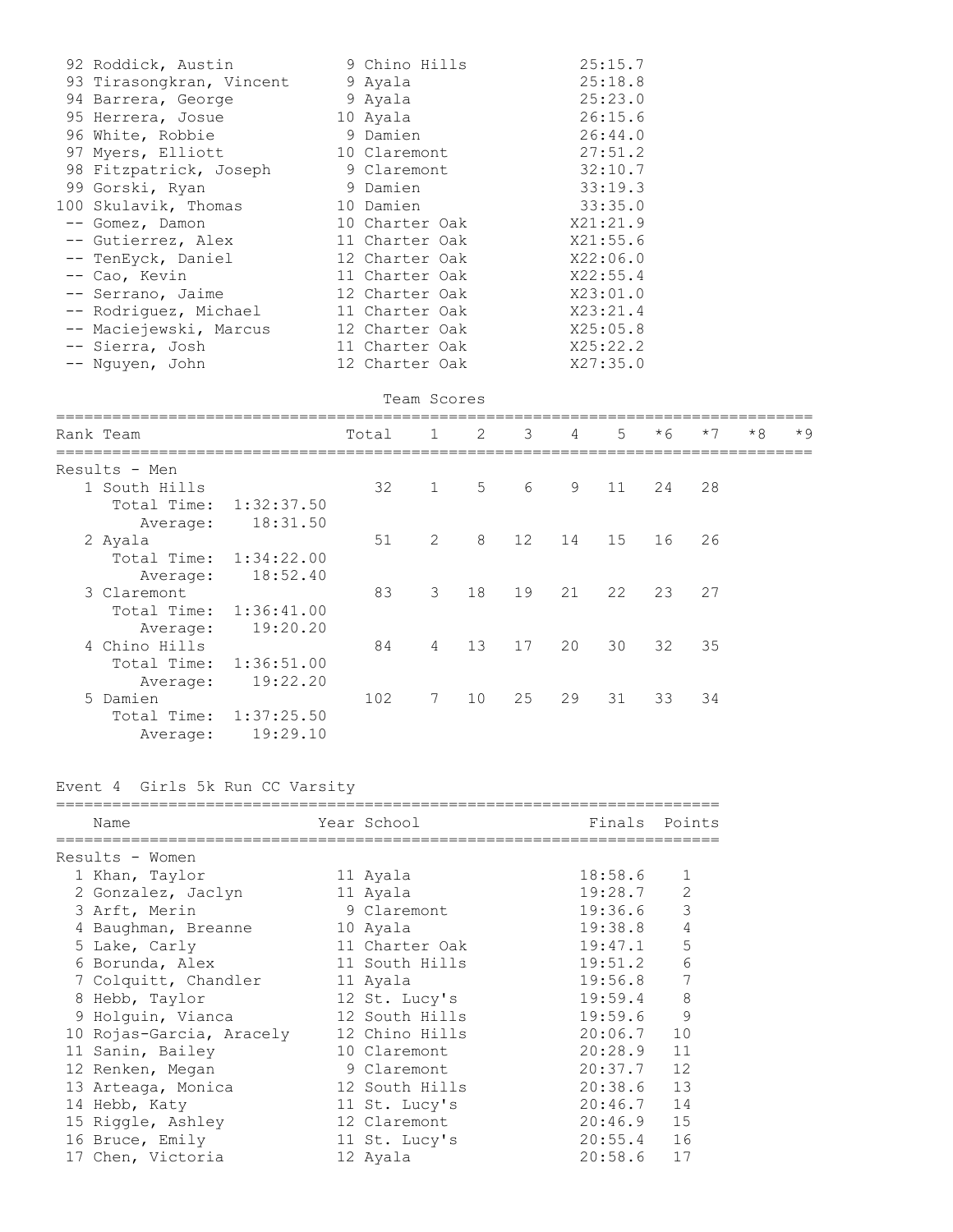| 18 Arteaga, Raquel 10 Chino Hills 21:02.0                                                               | 18 |
|---------------------------------------------------------------------------------------------------------|----|
| 19 Russell, Christina 11 Ayala 21:04.6                                                                  | 19 |
| 20 Velasco, Karina (a. 9 Ayala (a. 21:09.5 20)<br>21 Carrera, Halina (a. 10 Chino Hills (a. 21:24.2 21) |    |
|                                                                                                         |    |
| 22 Drozd, Emily 10 Chino Hills 21:25.9 22                                                               |    |
|                                                                                                         |    |
| 24 Alkonis, Quinn 12 Claremont 21:40.8 24                                                               |    |
| 25 Arteaga, Cindy 10 South Hills 21:49.1 25                                                             |    |
| 26 Hebb, Krissy 11 St. Lucy's 21:50.1 26                                                                |    |
| 27 Morales, Gabby 11 Chino Hills 21:51.7 27                                                             |    |
|                                                                                                         |    |
| 29 Ramirez, Traci 10 Chino Hills 22:01.2 29                                                             |    |
| 30 Sargent, Carly 10 South Hills 22:20.0 30                                                             |    |
| 31 Galvez, Julia and 11 Charter Oak 22:25.6 31                                                          |    |
| 32 Covarrubias, Zaira 10 Charter Oak 22:27.6 32                                                         |    |
| 33 Larratt, Monique 11 Claremont 22:29.6 33                                                             |    |
| 34 Solorza, Kristen 11 South Hills 23:04.0 34<br>35 Chen, Kimberly 10 Claremont 23:04.4 35              |    |
|                                                                                                         |    |
| 36 Perez, Jackie 11 Charter Oak 23:32.4 36<br>37 Nunez, Anasazi 9 Charter Oak 23:48.2 37                |    |
|                                                                                                         |    |
| 38 Lowe, Laura <b>11 St. Lucy's</b> 25:16.7 38                                                          |    |
| 39 Reed, Samantha 12 Charter Oak 26:47.4 39                                                             |    |
| 40 Arangua, Lauren 10 Charter Oak 27:24.4                                                               | 40 |

|                 |            |       | Team Scores    |    |                |                |    |      |      |      |      |
|-----------------|------------|-------|----------------|----|----------------|----------------|----|------|------|------|------|
| Rank Team       |            | Total | $\overline{1}$ | 2  | $\overline{3}$ | 4              | 5  | $*6$ | $*7$ | $*8$ | $*9$ |
| Results - Women |            |       |                |    |                |                |    |      |      |      |      |
| 1 Ayala         |            | 31    | $\mathbf{1}$   | 2  | $\overline{4}$ | $7\phantom{0}$ | 17 | 19   | 20   |      |      |
| Total Time:     | 1:39:01.50 |       |                |    |                |                |    |      |      |      |      |
| Average:        | 19:48.30   |       |                |    |                |                |    |      |      |      |      |
| 2 Claremont     |            | 65    | 3              | 11 | 12             | 15             | 24 | 33   | 35   |      |      |
| Total Time:     | 1:43:10.90 |       |                |    |                |                |    |      |      |      |      |
| Average:        | 20:38.18   |       |                |    |                |                |    |      |      |      |      |
| 3 South Hills   |            | 76    | 6              | 9  | 13             | 23             | 25 | 30   | 34   |      |      |
| Total Time:     | 1:43:57.60 |       |                |    |                |                |    |      |      |      |      |
| Average:        | 20:47.52   |       |                |    |                |                |    |      |      |      |      |
| 4 Chino Hills   |            | 98    | 10             | 18 | 21             | 22             | 27 | 28   | 29   |      |      |
| Total Time:     | 1:45:50.50 |       |                |    |                |                |    |      |      |      |      |
| Average:        | 21:10.10   |       |                |    |                |                |    |      |      |      |      |
| 5 St. Lucy's    |            | 102   | 8              | 14 | 16             | 26             | 38 |      |      |      |      |
| Total Time:     | 1:48:48.30 |       |                |    |                |                |    |      |      |      |      |
| Average:        | 21:45.66   |       |                |    |                |                |    |      |      |      |      |
| 6 Charter Oak   |            | 141   | 5              | 31 | 32             | 36             | 37 | 39   | 40   |      |      |
| Total Time:     | 1:52:00.90 |       |                |    |                |                |    |      |      |      |      |
| Average:        | 22:24.18   |       |                |    |                |                |    |      |      |      |      |

Event 5 Boys 5k Run CC Varsity

| Name                 | Year School    | Finals Points |    |
|----------------------|----------------|---------------|----|
| Results - Men        |                |               |    |
| 1 Ross, Paul         | 12 Claremont   | 16:03.5       |    |
| 2 Domonoske, Colin   | 12 Claremont   | 16:03.5       | 2  |
| 3 Metoyer, AK        | 12 Claremont   | 16:09.6       | 3  |
| 4 Falotico, Henry    | 12 Claremont   | 16:13.4       | 4  |
| 5 Ebiner, Tom        | 11 Damien      | 16:26.6       | .5 |
| 6 Tanner, Ken        | 11 Avala       | 16:33.4       | 6  |
| 7 Baiden, Moses      | 11 Damien      | 16:41.9       |    |
| 8 Sanchez, Christian | 12 South Hills | 16:41.9       | 8  |
| 9 Sampat, Kunal      | 12 Ayala       | 16:46.3       | 9  |